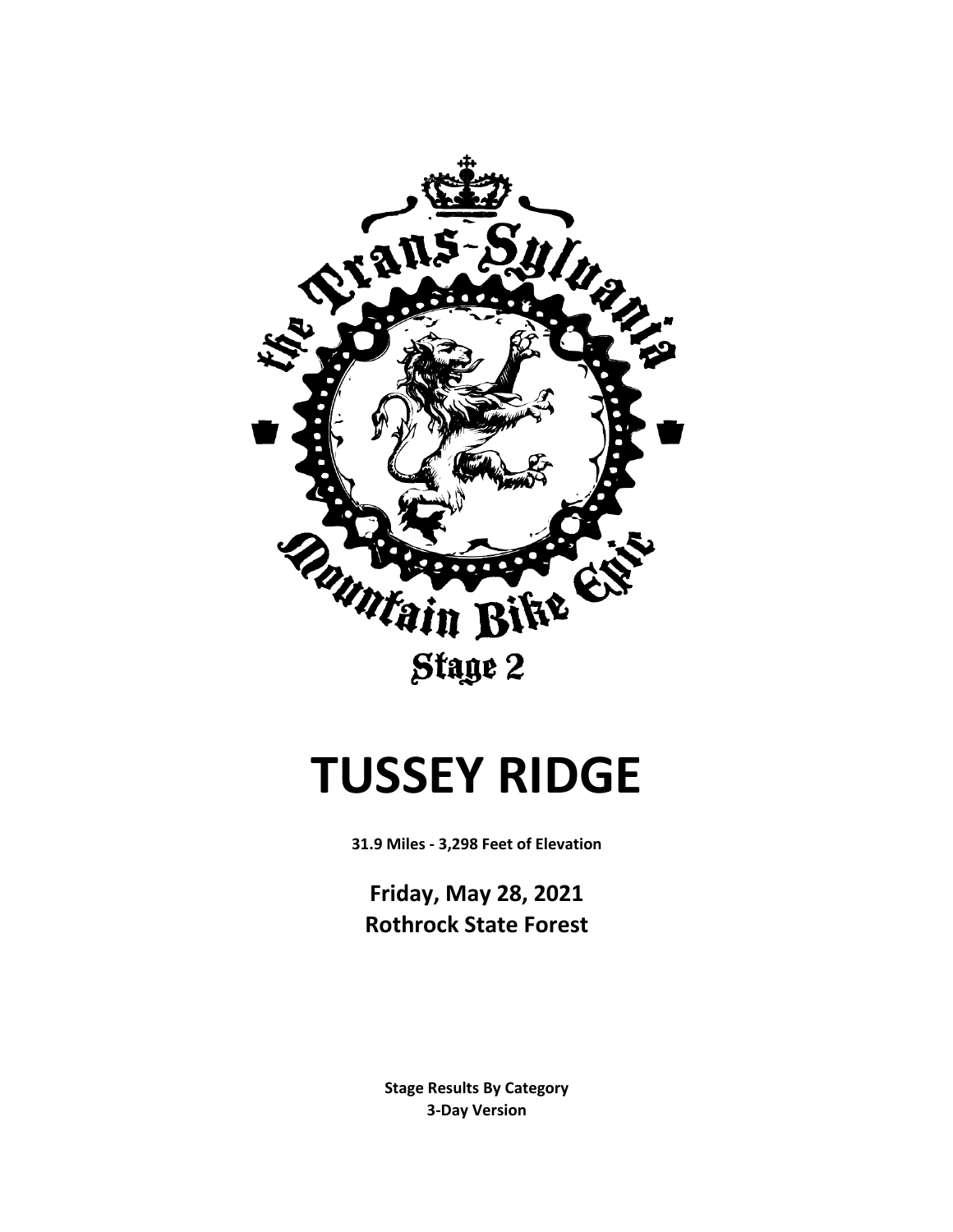# **OPEN MEN**

| <b>RANK</b>    | <b>BIB</b> | <b>NAME</b>               | <b>TIME</b> | <b>AGE</b> | <b>CITY, STATE</b>            |
|----------------|------------|---------------------------|-------------|------------|-------------------------------|
| 1              | 315        | <b>JORDEN WAKELEY</b>     | 02:29:33.97 | 31         | <b>GRAYLING, MI</b>           |
| $2^{1}$        | 311        | <b>MATT MOLLO</b>         | 02:36:00.54 | 38         | <b>IPSWICH, MA</b>            |
| 3              | 314        | <b>RYAN SINGER</b>        | 02:52:26.40 | 32         | MILLVILLE, PA                 |
| 4              | 308        | <b>JOSH KUNZ</b>          | 02:52:49.61 | 34         | <b>MANSFIELD, OH</b>          |
| 5              | 312        | <b>TOM RUTKOWSKI</b>      | 02:57:00.97 | 35         | <b>WHITE PLAINS, NY</b>       |
| 6              | 303        | <b>CHRIS DIMBERG</b>      | 03:04:57.32 | 37         | <b>EASTON, PA</b>             |
| $\overline{ }$ | 363        | <b>DAKOTA BROCKWAY</b>    | 03:25:50.80 | 25         | <b>STATE COLLEGE, PA</b>      |
| 8              | 307        | <b>DALE HARNEY</b>        | 03:39:16.87 | 38         | <b>BETHANY, CT</b>            |
| 9              | 359        | <b>CHRISTOPHER WYNNYK</b> | 03:39:19.65 | 37         | <b>WASHINGTON, DC</b>         |
| 10             | 305        | <b>ERIC GOLIKE</b>        | 03:39:20.59 | 34         | <b>CHAPEL HILL, NC</b>        |
| 11             | 306        | <b>TIM GRESH</b>          | 03:43:57.10 | 35         | <b>KENNETT SQUARE, PA</b>     |
| 12             | 301        | <b>LARRY ALVAREZ</b>      | 03:44:36.96 | 38         | <b>SOUND BEACH, NY</b>        |
| 13             | 300        | <b>WILL AJA</b>           | 04:02:19.50 | 31         | <b>COLLEGEVILLE, PA</b>       |
| 14             | 302        | <b>JUSTIN BOEHRET</b>     | 04:20:11.17 | 40         | <b>SCHWENKSVILLE, PA</b>      |
| 15             | 304        | <b>CURTIS FARWELL</b>     | 04:42:58.18 | 34         | <b>COTTONWOOD HEIGHTS, UT</b> |
| <b>DNS</b>     | 310        | <b>EVALDO LIBERATO</b>    | <b>DNS</b>  | 30         | <b>LONG BRANCH, NJ</b>        |

# **OPEN WOMEN**

| <b>RANK</b>    | <b>BIB</b> | <b>NAME</b>                    | <b>TIME</b> | <b>AGE</b> | <b>CITY, STATE</b>        |
|----------------|------------|--------------------------------|-------------|------------|---------------------------|
| $\mathbf{1}$   | 360        | <b>CLEMENTINE NIXON</b>        | 03:14:40.32 | 36         | PHILADELPHIA, PA          |
| $\overline{2}$ | 333        | <b>ALEXANDRA CAMPBELLFORTE</b> | 03:18:27.27 | 40         | <b>FREDERICK, MD</b>      |
| 3              | 336        | <b>HEATHER COMPTON</b>         | 03:24:47.58 | 46         | <b>GRAYLONG, MI</b>       |
| $\overline{4}$ | 337        | <b>CINDEY COPLEY</b>           | 03:32:46.56 | 40         | <b>NORTH ABINGTON, PA</b> |
| 5              | 334        | <b>SHANNON CHORLEY</b>         | 03:48:53.56 | 38         | <b>GAINESVILLE, FL</b>    |
| 6              | 332        | <b>ERIN BREISACHER</b>         | 04:48:13.78 | 32         | <b>ROANOKE, VA</b>        |
| 7              | 340        | <b>MARIA LOGAN</b>             | 04:48:15.07 | 30         | <b>ALEXANDRIA, VA</b>     |
| 8              | 338        | <b>AMANDA JENKINS</b>          | 05:00:55.82 | 34         | <b>ROCKVALE, TN</b>       |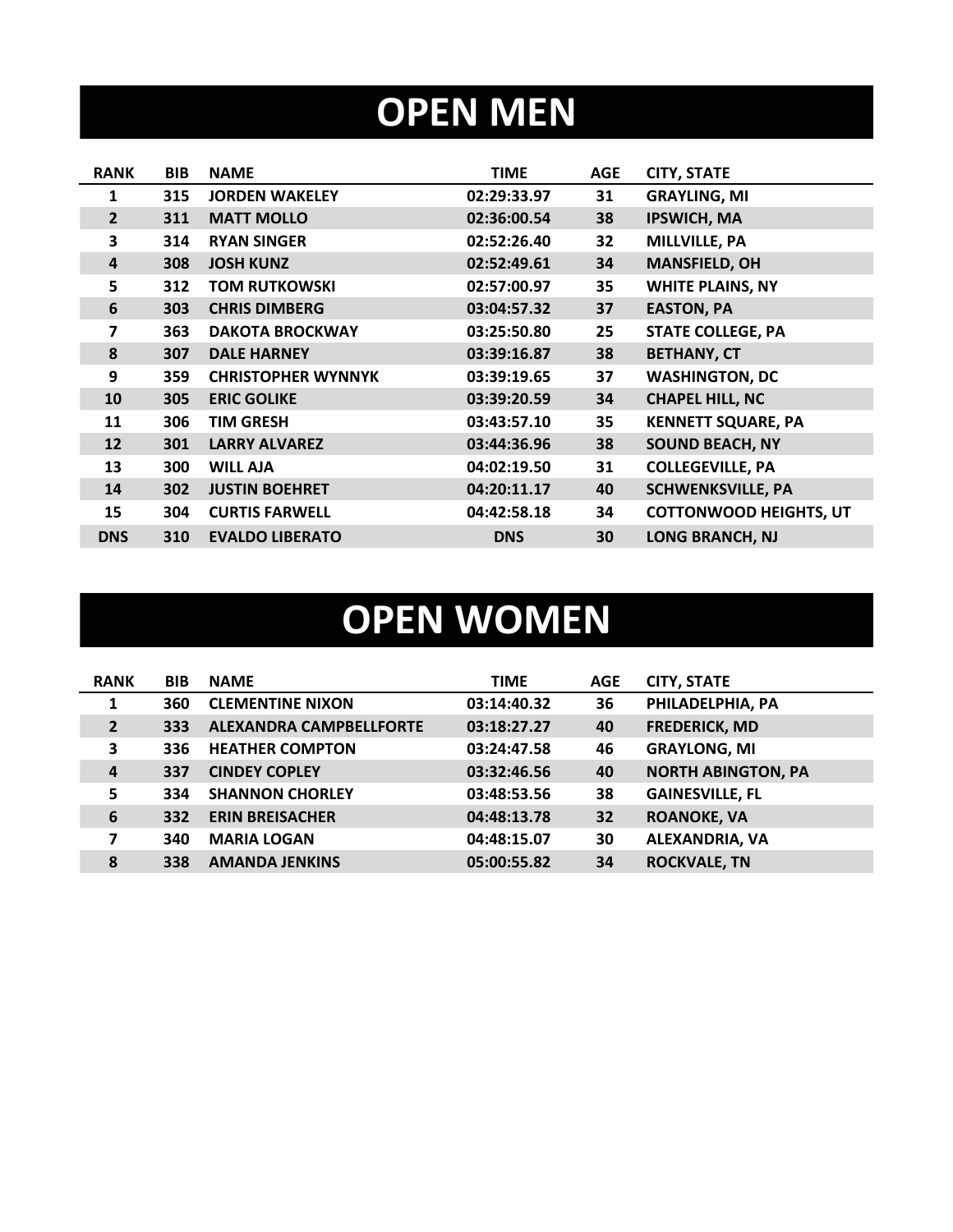## **MEN 40-49**

| <b>RANK</b>    | <b>BIB</b> | <b>NAME</b>             | <b>TIME</b> | <b>AGE</b> | <b>CITY, STATE</b>        |
|----------------|------------|-------------------------|-------------|------------|---------------------------|
| 1              | 323        | <b>ADIN MAYNARD</b>     | 02:52:20.52 | 40         | <b>NORTHAMPTON, MA</b>    |
| $\overline{2}$ | 324        | <b>MARTY MCKEON</b>     | 03:03:32.66 | 42         | <b>LANCASTER, PA</b>      |
| 3              | 321        | <b>JOSEPH HEINTZ</b>    | 03:18:57.24 | 44         | <b>SUGAR MOUNTAIN, NC</b> |
| $\overline{a}$ | 319        | <b>TRAVIS DANIELS</b>   | 03:48:28.60 | 49         | SOUTH BLOOMINGVILLE, OH   |
| 5              | 317        | <b>TJ COSTA</b>         | 04:10:55.73 | 44         | <b>WEST CHESTER, PA</b>   |
| 6              | 316        | <b>KEVIN BURGESS</b>    | 04:14:48.50 | 49         | <b>BOLIVAR, OH</b>        |
| 7              | 318        | <b>JIM COSTELLO</b>     | 04:14:49.37 | 49         | NILES, OH                 |
| 8              | 322        | <b>MIKE JONES</b>       | 04:14:51.74 | 49         | <b>BOLIVAR, OH</b>        |
| 9              | 325        | <b>WILLIAM THRALL</b>   | 04:35:44.52 | 47         | <b>HARLEYSVILLE, PA</b>   |
| 10             | 320        | <b>JOSEPH DICKERSON</b> | 04:44:45.30 | 40         | <b>HARTFORD, CT</b>       |

#### **MEN 50+**

| <b>RANK</b> | <b>BIB</b> | <b>NAME</b>            | <b>TIME</b> | <b>AGE</b> | <b>CITY, STATE</b>          |
|-------------|------------|------------------------|-------------|------------|-----------------------------|
|             | 329        | <b>ERIK LENZING</b>    | 03:37:25.99 | 61         | <b>PINE GROVE MILLS, PA</b> |
|             | 326        | <b>DON BUCKLEY</b>     | 03:39:20.25 | 52         | LOGAN, OH                   |
| 3           | 327        | <b>WILLIAM FARWELL</b> | 05:15:35.82 | 59         | <b>BOALSBURG, PA</b>        |
| 4           | 328        | <b>ANDREW HARRISON</b> | 05:35:56.85 | 59         | <b>AVONDALE, PA</b>         |
|             | 330        | <b>DAVID MEYERS</b>    | 05:35:57.57 | 52         | <b>WEST GROVE, PA</b>       |

#### **WOMEN 40+**

| <b>RANK</b>    | <b>BIB</b> | <b>NAME</b>                  | <b>TIME</b> | <b>AGE</b> | <b>CITY, STATE</b>        |
|----------------|------------|------------------------------|-------------|------------|---------------------------|
| 1              | 344        | <b>ANNE AUGUST</b>           | 03:22:40.07 | 50         | PITTSFORD, NY             |
| $\overline{2}$ | 346        | <b>LIZ BEGOSH</b>            | 03:41:19.05 | 45         | <b>MILLVILLE, PA</b>      |
| 3              | 352        | <b>DEBORAH LEEDALE-BROWN</b> | 03:47:09.43 | 49         | PHILADELPHIA, PA          |
| 4              | 350        | <b>JENNY ELDER BRADY</b>     | 03:50:16.06 | 49         | <b>ALLENTOWN, NJ</b>      |
| 5              | 349        | <b>MARIA DZIEMBOWSKA</b>     | 03:57:26.56 | 45         | <b>KENNETT SQUARE, PA</b> |
| 6              | 345        | <b>KIMARIE BECKER</b>        | 04:06:39.63 | 54         | <b>WADING RIVER, NY</b>   |
| 7              | 355        | <b>MELISSA PEREZ</b>         | 04:09:35.51 | 40         | <b>SUMMERFIELD, FL</b>    |
| 8              | 356        | <b>KARIN REEVE</b>           | 04:15:30.37 | 44         | <b>MORRISTOWN, NJ</b>     |
| 9              | 353        | <b>RACHEL LIBERATORE</b>     | 04:24:50.42 | 44         | <b>HUNTINGTON, NY</b>     |
| 10             | 348        | <b>ANDREA DEVINE</b>         | 04:53:00.92 | 44         | <b>CROZET, VA</b>         |
| <b>DNS</b>     | 347        | <b>LISA COSTELLO</b>         | <b>DNS</b>  | 51         | NILES, OH                 |